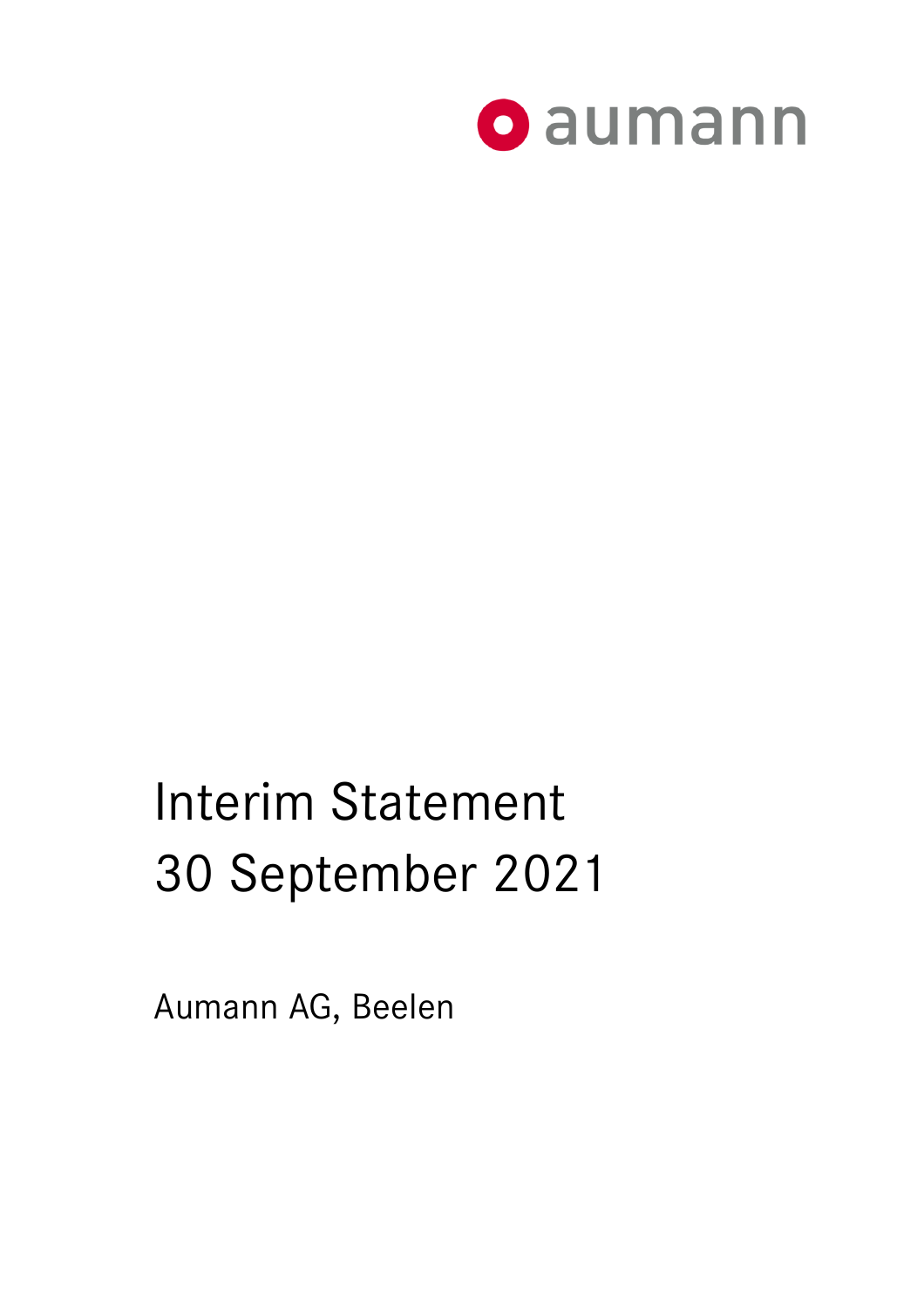# **Aumann in figures**

| Nine months                    | 2021        | 2020        | $\triangle$ 2021 / |
|--------------------------------|-------------|-------------|--------------------|
| (unaudited)                    |             |             | 2020               |
|                                | <b>IFRS</b> | <b>IFRS</b> |                    |
|                                | €k          | €k          | $\%$               |
| Order backlog                  | 163.616     | 126.421     | 29,4               |
| Order intake                   | 175.917     | 122.690     | 43,4               |
| thereof E-mobility             | 120.607     | 70.378      | 71,4               |
| <b>Earning figures</b>         |             |             |                    |
| Revenue                        | 114.120     | 123.704     | $-7,7$             |
| thereof E-mobility             | 71.227      | 79.755      | $-10,7$            |
| Operating performance          | 114.478     | 123.346     | $-7,2$             |
| Total performance              | 123.259     | 126.009     | $-2,2$             |
| Cost of materials              | $-77.413$   | $-73.717$   | $-5,0$             |
| Staff costs                    | $-42.479$   | $-47.495$   | 10,6               |
| <b>EBITDA</b>                  | $-2.022$    | $-3.816$    | 47,0               |
| <b>EBITDA</b> margin           | $-1,8%$     | $-3,1%$     |                    |
| EBIT                           | $-5.582$    | $-7.860$    | 29,0               |
| EBIT margin                    | $-4,9%$     | $-6,4%$     |                    |
| EBT                            | $-5.961$    | $-8.395$    | 29,0               |
| <b>EBT</b> margin              | $-5,2%$     | $-6,8%$     |                    |
| <b>Consolidated net profit</b> | $-4.309$    | $-5.964$    | 27,7               |
| Number of shares               | 15.250      | 15.250      | 0,0                |
| eps in €*                      | $-0,28$     | $-0,39$     | 28,2               |
|                                |             |             |                    |
| Figures from the statement     | 30 Sep      | 31 Dec      |                    |
| of financial position          | €k          | €k          | %                  |
| Non-current assets             | 118.196     | 103.170     | 14,6               |
| Current assets                 | 171.358     | 184.811     | $-7,3$             |
| there of cash and equivalents  | 93.982      | 90.234      | 4,2                |
| Issued capital (share capital) | 15.250      | 15.250      | 0,0                |
| Other equity                   | 171.588     | 171.088     | 0,3                |
| Total equity                   | 186.838     | 186.338     | 0,3                |
| Equity ratio                   | 64,5%       | 64,7%       |                    |
| Non-current liabilities        | 33.737      | 39.503      | $-14,6$            |
| <b>Current liabilities</b>     | 68.979      | 62.140      | 11,0               |
| <b>Total assets</b>            | 289.554     | 287.981     | 0,5                |
| Net debt (-) or                |             |             |                    |
| net cash $(+)$ **              | 80.167      | 73.146      | 9,6                |
|                                |             |             |                    |
| Employees (each 30 Sep)        | 792         | 1.014       | $-21,9$            |

\* Based on shares outstanding on 30 September 2021.

\*\* This figure includes securities.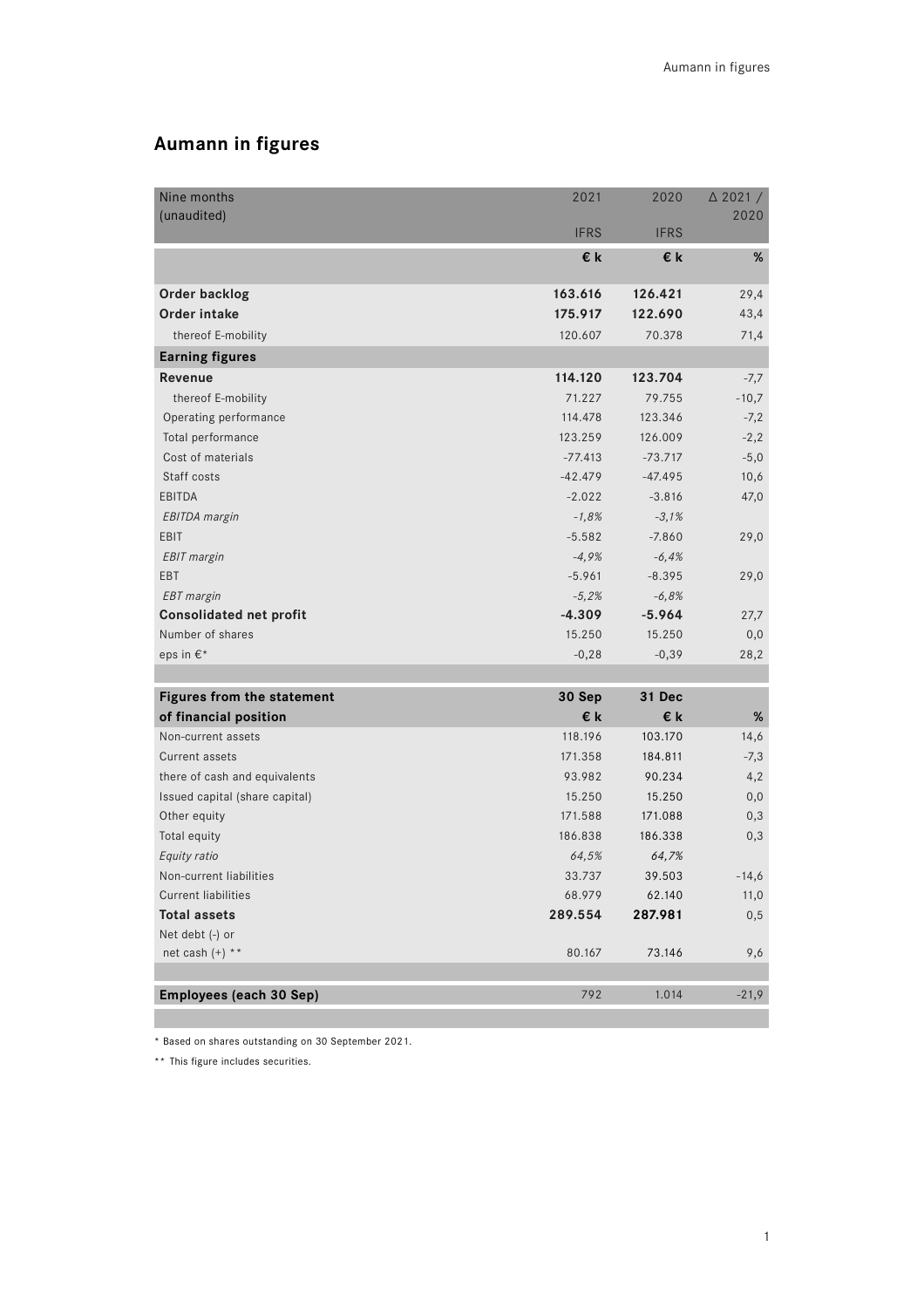## **Business performance, financial position and financial performance**

#### **Business performance**

The restrictions on social and business life introduced on account of the COVID-19 pandemic were scaled back in most countries and regions in the third quarter of 2021. Accordingly, the direct economic repercussions of these restrictions were also reduced. However, their place as the biggest challenge was increasingly taken by the trailing effects of the pandemic itself. For example, the continuing supply bottlenecks for primary products and raw materials are leading to noticeable production restrictions in industry, and rising inflation rates are acting also as a burden. It is not yet certain how long these factors will continue to affect economic developments, though a cool-off in business performance is currently being observed.

For 2021 as a whole, the International Monetary Fund (IMF) is still assuming growth in global gross domestic product (GDP) and has reduced its forecast by just 0.1 percentage points to 5.9%. The IMF raised its forecast for the euro area by 0.4 percentage points to 5.0% – partly because of stronger predicted growth in Italy and France. By contrast, projections for Germany were adjusted 0.5 percentage points downwards, with German GDP now expected to grow by 3.1% in 2021. German economic research institutions lowered their economic forecasts for 2021 by even more than the IMF. In their autumn projections, they anticipate that German GDP will grow by just 2.4%. In spring, they had predicted 3.7%.

The major automotive markets in the US, China and Europe have been in decline recently. This is partly due to the limited availability of vehicles as a result of the ongoing semiconductor shortage. In China, the market was also slowed by the national electricity crisis, on account of which many car manufacturers had to shut down their plants at times. Significant declines in sales figures were reported for vehicles with conventional combustion engines in particular. By contrast, sales of cars with alternative drive trains, in particular battery electric vehicles, rose again significantly in the international markets.

According to figures from the European Automobile Manufacturers' Association (ACEA), car registrations in the European Union climbed by 6.6% to 7.5 million units in the first nine months of 2021. In the biggest markets, Italy reported an increase of 20.6%, followed by Spain (8.8%) and France (8.0%). By contrast, the German automotive market slid into negative territory. 2.0 million new cars were registered in the first nine months, 1.2% fewer than in the previous year. As car registrations in the EU again fell sharply by 23.1% to 718,598 vehicles in September 2021 alone, significant increases at the start of the year in particular contributed to the fact that registration figures in the EU were still positive overall after the total first nine months period of 2021.

Demand for battery electric vehicles (BEVs) in the European Union rose by 56.7% to 212,582 units in the third quarter of the year. This took place against a backdrop of the general decline in new registra-tions over the three-month period described above, whereby BEV growth was bolstered by incentives on various markets as well. As a result, the four key EU markets all reported double-digit or even triple-digit increases in BEVs: Italy (up 122.0%), Germany (up 62.7%), France (up 34.6%) and Spain (up 21.8%).

According to the German Mechanical Engineering Industry Association (VDMA), the general recovery in demand being observed at the member companies is still intact. Corporate orders were up by around 50% in the third quarter of 2021, while order intake rose by around 36% year-on-year in the first nine months of the year. Thus, order books remain well filled despite global materials shortages and supply difficulties. The VDMA is confirming its forecast for real production growth of 10% year-on-year in 2021. Even higher growth would have been possible here without materials shortages.

Within this context, Aumann maintained the positive momentum in its order intake in the third quarter of 2021, also because it was able to successfully win another key major E-mobility contract in the field of battery technology. Accordingly, order intake in the E-mobility segment surged by 71.4% to €120.6 million in the first nine months, already surpassing the figure for the whole of the previous year. The segment accounted for 68.6% of total order intake. Overall, order intake increased by 43.4% year-on-year to €175.9 million in the first nine months of 2021. This positive trend is now also having an effect on revenue, which increased by 6.0% to €41.4 million in the third quarter and cumulatively reached €114.1 million. The bookto-bill ratio (ratio of order intake to revenue) improved to 1.54 in the first nine months. EBITDA amounted to €-2.0 million or an EBITDA margin of -1.8%, already a significant improvement of 47.0% compared to the previous year.

#### **Financial position and financial performance**

The consolidated revenue of the Aumann Group declined by 7.7% to  $£114.1$  million (previous year: €123.7 million).

EBITDA amounted to €-2.0 million by September (previous year: €-3.8 million). After depreciation and amortisation of €3.6 million, the Aumann Group's EBIT amounted to €-5.6 million (previous year: €-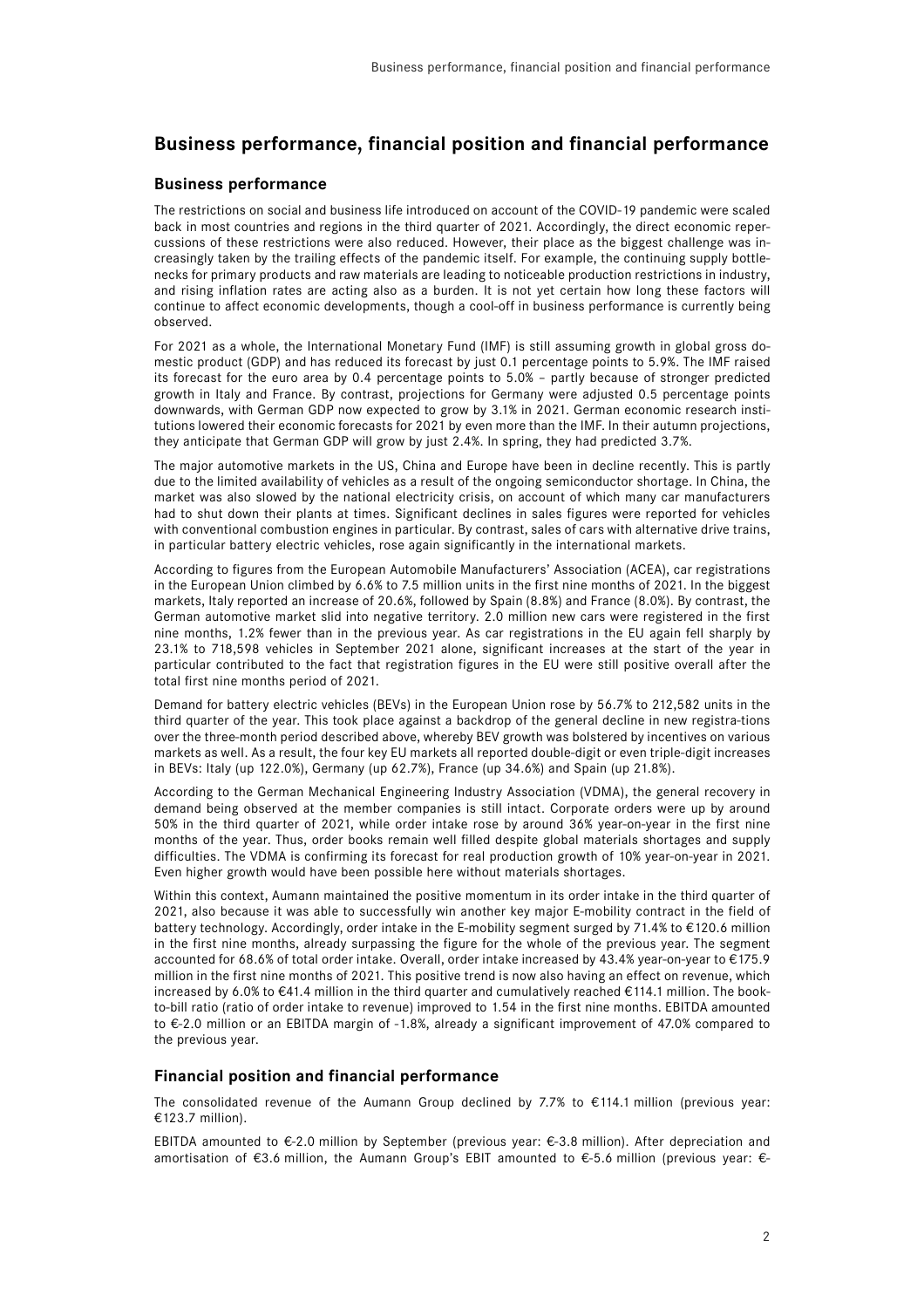7.9 million). The financial result for the first nine months was €-0.4 million with EBT of €-6.0 million (previous year: €-8.4 million). Consolidated net profit totalled €-4.3 million (previous year: €-6.0 million) or €-0.28 per share (based on an average of 15,250,000 shares outstanding) in the first nine months.

Order intake amounted to €175.9 million by September 2021. The order backlog came to €163.6 million in the first nine months.

The Group's equity amounted to €186.8 million on 30 September 2021 (31 December 2020: €186.3 million). Based on total consolidated assets of €289.6 million, the equity ratio was 64.5%.

Working capital has fallen by €9.0 million since 31 December 2020.

Financial liabilities declined by €3.3 million to €13.8 million as at 30 September 2021 (31 December 2020: €17.1 million). Liquidity, including securities, totalled €94.0 million (31 December 2020: €90.2 million). Accordingly, net cash from the above liabilities and cash items amounted to €80.2 million as against €73.1 million on 31 December 2020.

#### **Segments**

Revenue in the E-mobility segment contracted by 10.7% year-on-year to €71.2 million as at 30 September 2021. The segment's EBITDA amounted to €-2.5 million after the first nine months (previous year: €- 1.2 million). EBIT totalled €-4.8 million (previous year: €-3.9 million). Order intake in E-mobility increased to €120.6 million. Revenue in the Classic segment amounted to €42.9 million for the first three quarters of the year (previous year: €43.9 million). Segment EBITDA came to €-0.9 million as against the prior-year figure of €-2.8 million. EBIT totalled €-2.1 million (previous year: €-4.1 million). Order intake in the Classic segment amounted to €55.3 million.

#### **Outlook**

The Executive Board is still forecasting revenue of €160 million with an EBITDA margin of between -2.5% and 2.5% for the 2021 financial year. The Executive Board continues to assume that order intake will recover as compared to the previous year.

Beelen, 12 November 2021

The Executive Board of Aumann AG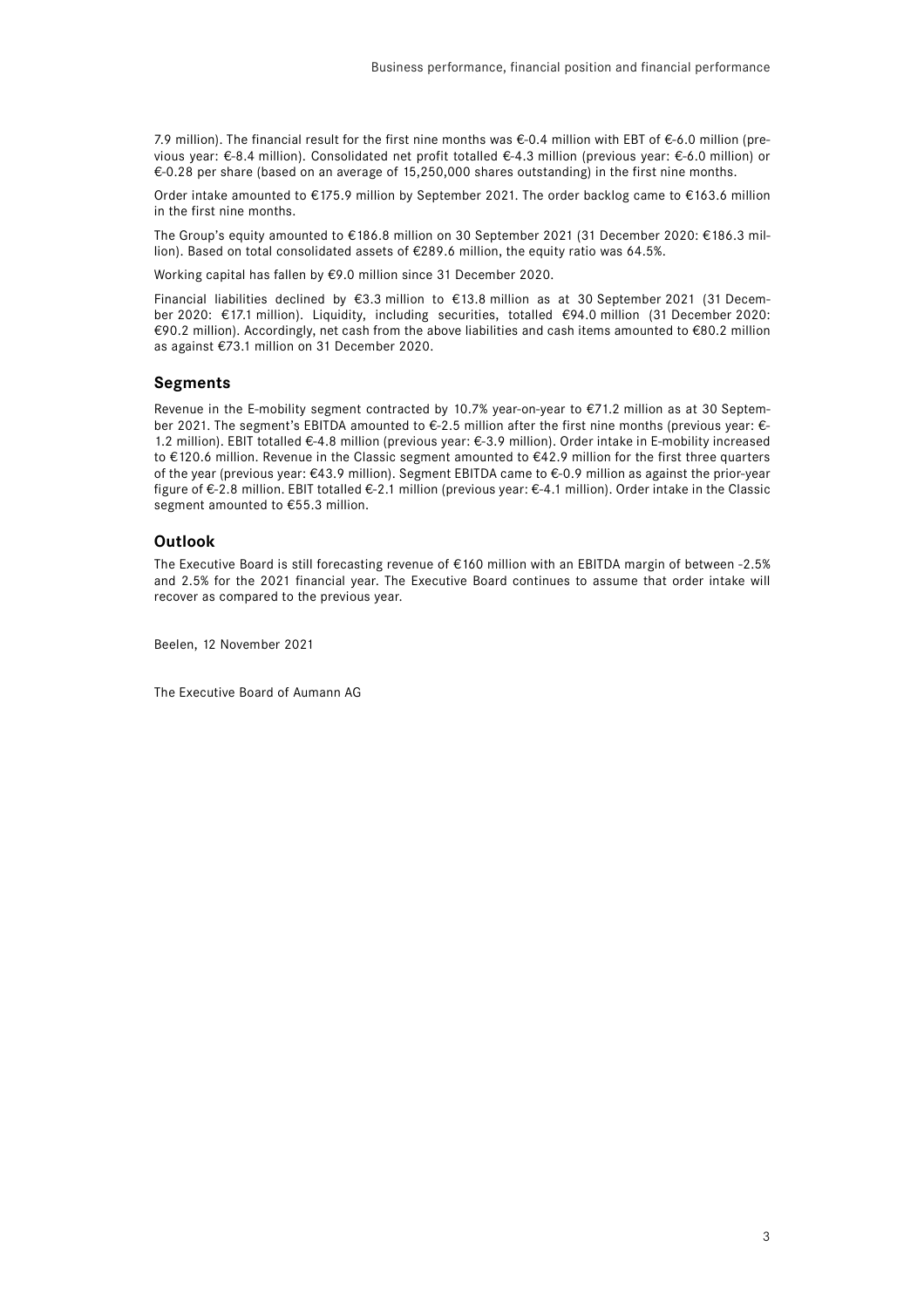| IFRS consolidated statement of comprehensive income | $1$ Jan -   | $1$ lan -    |
|-----------------------------------------------------|-------------|--------------|
| (unaudited)                                         | 30 Sep 2021 | 30 Sep 2020  |
|                                                     | €k          | $\epsilon$ k |
| Revenue                                             | 114.120     | 123.704      |
| Increase $(+)$ / decrease $(-)$ in finished goods   |             |              |
| and work in progress                                | 358         | $-358$       |
| <b>Operating performance</b>                        | 114.478     | 123.346      |
| Capitalised development costs                       | 1.711       | 1.423        |
| Other operating income                              | 7.070       | 1.240        |
| <b>Total performance</b>                            | 123.259     | 126.009      |
| Cost of raw materials and supplies                  | $-63.704$   | $-60.587$    |
| Cost of purchased services                          | $-13.709$   | $-13.130$    |
| <b>Cost of materials</b>                            | $-77.413$   | $-73.717$    |
| Wages and salaries                                  | $-33.138$   | $-37.809$    |
| Social security                                     |             |              |
| and pension costs                                   | $-9.341$    | $-9.686$     |
| <b>Staff costs</b>                                  | $-42.479$   | $-47.495$    |
| Other operating expenses                            | $-5.389$    | $-8.613$     |
| Earnings before interest, taxes, depreciation,      |             |              |
| and amortisation (EBITDA)                           | $-2.022$    | $-3.816$     |
| Amortisation and depreciation expense               | $-3.560$    | $-4.044$     |
| Earnings before interest and taxes (EBIT)           | $-5.582$    | $-7.860$     |
| Other interest and similar income                   | 54          | 37           |
| Interest and similar expenses                       | $-433$      | $-572$       |
| Net finance costs                                   | $-379$      | $-535$       |
| Earnings before taxes (EBT)                         | $-5.961$    | $-8.395$     |
| Income tax expense                                  | 1.801       | 2.518        |
| Other taxes                                         | $-149$      | $-87$        |
| <b>Consolidated net profit</b>                      | $-4.309$    | $-5.964$     |
| Earnings per share (in $\epsilon$ )                 | $-0,28$     | $-0,39$      |
|                                                     |             |              |

## **Consolidated statement of comprehensive income**

| IFRS consolidated statement of comprehensive income | $1$ lan $-$ | $1$ Jan -   |
|-----------------------------------------------------|-------------|-------------|
| (unaudited)                                         | 30 Sep 2021 | 30 Sep 2020 |
|                                                     | $\in$ k     | $\in$ k     |
| <b>Consolidated net profit</b>                      | $-4.309$    | $-5.964$    |
| Currency translation differences                    | 322         | $-75$       |
| Fair Value Reserve                                  | 4.391       | 537         |
| Other comprehensive income after taxes              | 4.713       | 462         |
| Comprehensive income for the reporting period       | 404         | $-5.502$    |
|                                                     |             |             |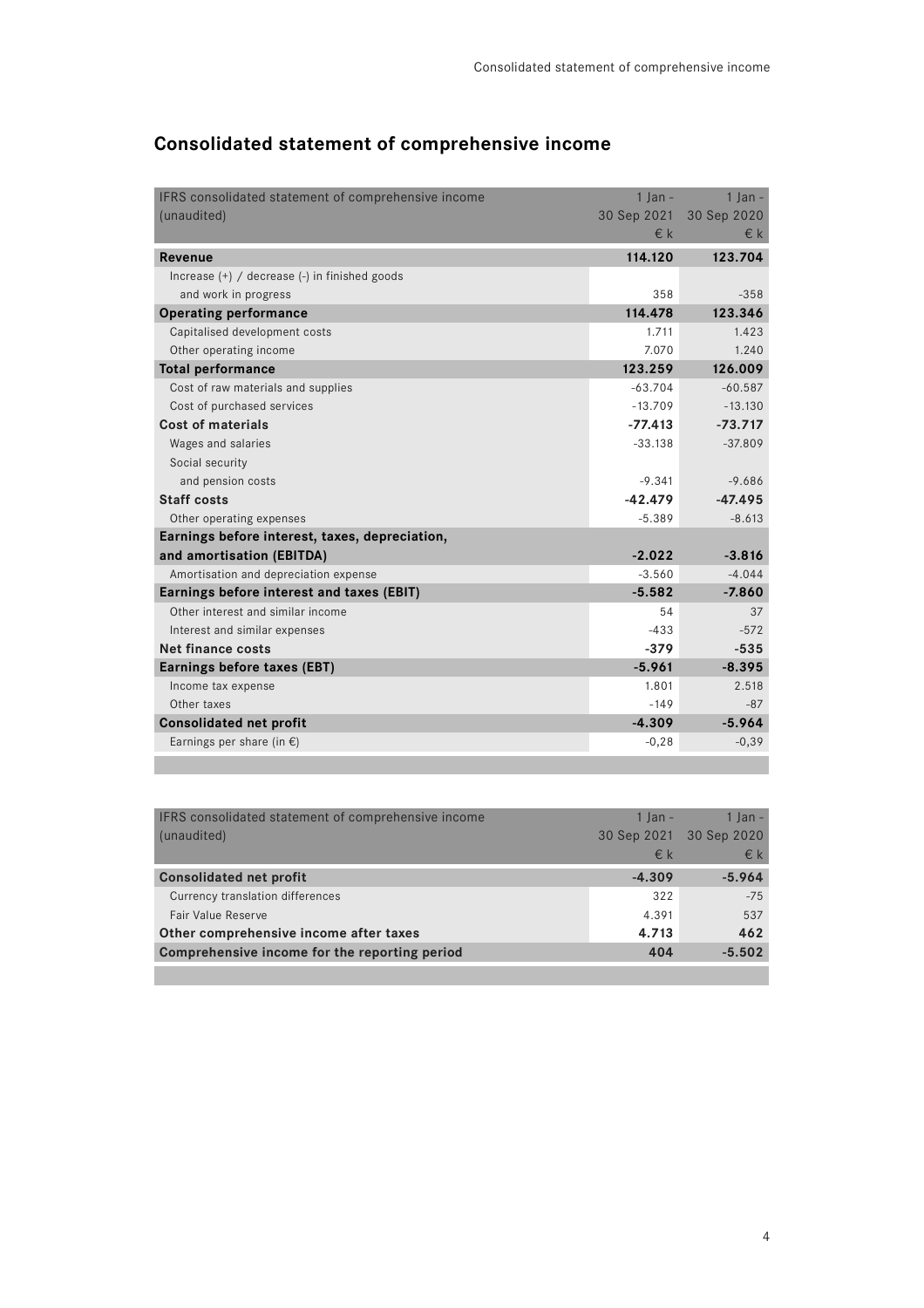| Statement of financial position                            | 30 Sep 2021 | 31 Dec 2020 |
|------------------------------------------------------------|-------------|-------------|
| Assets (IFRS)                                              | unaudited   | audited     |
|                                                            | €k          | $E$ k       |
| <b>Non-current assets</b>                                  |             |             |
| Own produced intanbible assets                             | 9.514       | 9.518       |
| Concessions, industrial property rights and similar rights | 354         | 503         |
| Goodwill                                                   | 38.484      | 38.484      |
| Advance payments                                           | 2.392       | 1.145       |
| Intangible assets                                          | 50.744      | 49.650      |
| Land and buildings                                         |             |             |
| including buildings on third-party land                    | 24.375      | 25.134      |
| Technical equipment and machinery                          | 2.963       | 3.452       |
| Other equipment, operating and office equipment            | 2.783       | 3.602       |
| Advance payments and assets under development              | 455         | 413         |
| Property, plant and equipment                              | 30.576      | 32.601      |
| <b>Financial assets</b>                                    | 36.377      | 20.444      |
| Deferred tax assets                                        | 499         | 475         |
|                                                            | 118.196     | 103.170     |
| <b>Current assets</b>                                      |             |             |
| Raw materials and supplies                                 | 962         | 1.776       |
| Work in progress                                           | 2.224       | 1.314       |
| Finished goods                                             | 149         | 149         |
| Advance payments                                           | 6.534       | 4.949       |
| Inventories                                                | 9.869       | 8.188       |
| Trade receivables                                          | 23.738      | 31.108      |
| Receivables from construction contracts                    | 77.779      | 70.906      |
| Other current assets                                       | 2.367       | 4.819       |
| Trade receivables                                          |             |             |
| and other current assets                                   | 103.884     | 106.833     |
| <b>Securities</b>                                          | 67          | 340         |
| Cash in hand                                               | 8           | 9           |
| <b>Bank balances</b>                                       | 57.530      | 69.441      |
| Cash in hand, bank balances                                | 57.538      | 69.450      |
|                                                            | 171.358     | 184.811     |
| <b>Total assets</b>                                        | 289.554     | 287.981     |

# **Consolidated statement of financial position**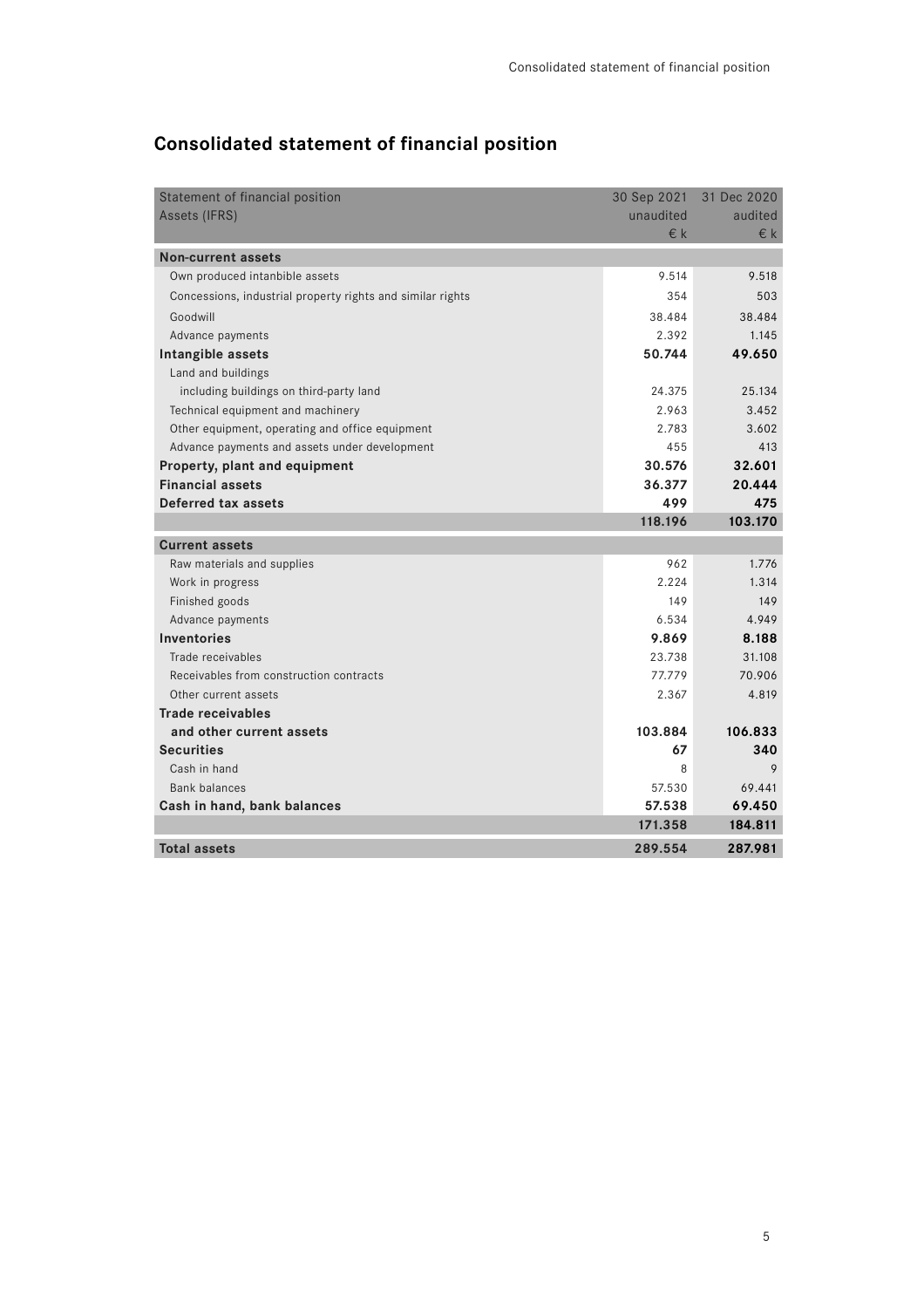| Statement of financial position           | 30 Sep 2021 | 31 Dec 2020  |
|-------------------------------------------|-------------|--------------|
| Equity and liabilities (IFRS)             | unaudited   | audited      |
|                                           | €k          | $\epsilon$ k |
| Equity                                    |             |              |
| Issued capital                            | 15.250      | 15.250       |
| Capital reserve                           | 141.014     | 140.918      |
| Retained earnings                         | 30.574      | 30.170       |
|                                           | 186.838     | 186.338      |
| <b>Non-current liabilities</b>            |             |              |
| Pension provisions                        | 22.232      | 22.246       |
| Liabilities to banks                      | 9.203       | 11.992       |
| Liabilities from Leasing                  | 363         | 753          |
| Other provisions                          | 839         | 838          |
| Other liabilities                         | 924         | 1.005        |
| Deferred tax liabilities                  | 176         | 2.669        |
|                                           | 33.737      | 39.503       |
| <b>Current liabilities</b>                |             |              |
| Liabilities to banks                      | 3.719       | 3.719        |
| Liabilities from Leasing                  | 530         | 623          |
| Contractual obligations                   | 15.977      | 3.878        |
| Trade payables                            | 19.918      | 25.878       |
| Other liabilities                         | 3.696       | 2.344        |
| Restructuring provisions                  | 1.886       | 7.517        |
| Provisions with the nature of a liability | 7.758       | 5.894        |
| Tax provisions                            | 1.054       | 1.124        |
| Other provisions                          | 14.441      | 11.163       |
|                                           | 68.979      | 62.140       |
| <b>Total equity and liabilities</b>       | 289.554     | 287.981      |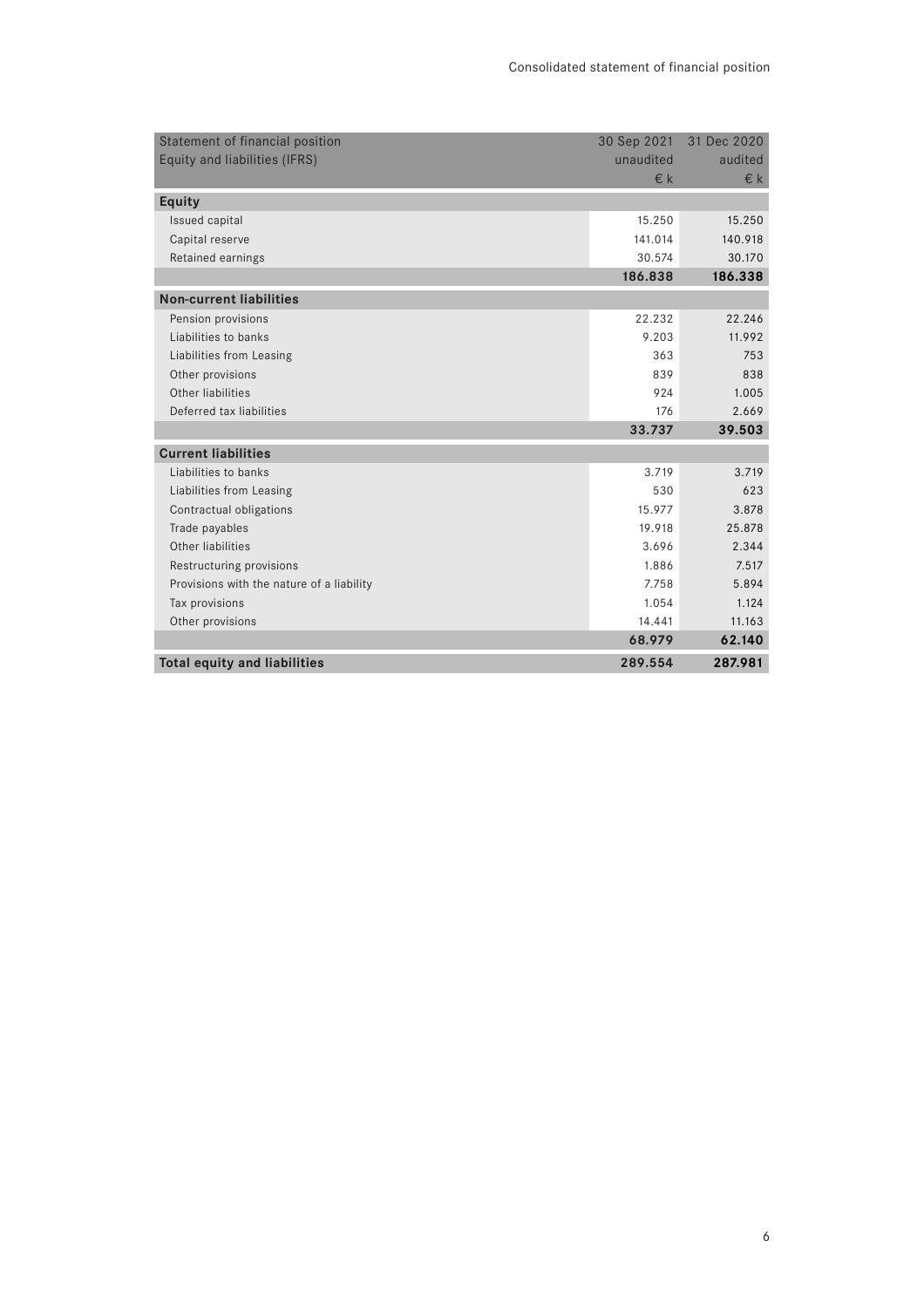## **Consolidated statement of cash flows**

| Consolidated statement of cash flows                              | $1$ lan $-$ | $1$ Jan -      |
|-------------------------------------------------------------------|-------------|----------------|
| (unaudited)                                                       | 30 Sep 2021 | 30 Sep 2020    |
|                                                                   | €k          | €k             |
| 1. Cash flow from operating activities                            |             |                |
| Earnings before interest and taxes (EBIT)                         | $-5.583$    | $-7.860$       |
| Adjustments for non-cash transactions:                            |             |                |
| Write-downs on non-current assets                                 | 3.560       | 4.044          |
| Increase $(+)$ /decrease $(-)$ in provisions                      | $-2.367$    | $-2.240$       |
| Losses $(+)$ / Gains $(-)$ for disposal of assets                 | 0           | $\mathbf{0}$   |
| Other non-cash expenses / income                                  | $-1.519$    | $-34$          |
|                                                                   | $-326$      | 1.770          |
| Change in working capital:                                        |             |                |
| Increase (-) / decrease (+) in inventories, trade receivables     |             |                |
| and other assets                                                  | $-241$      | 26.046         |
| Decrease (-) / increase (+) in trade payables                     |             |                |
| and other liabilities                                             | 9.276       | $-17.860$      |
|                                                                   | 9.035       | 8.186          |
| Income taxes paid $(-)$ / received $(+)$                          | 609         | $-1.089$       |
| Interest received                                                 | 54          | 37             |
|                                                                   | 663         | $-1.052$       |
| Cash flow from operating activities                               | 3.789       | 1.044          |
| 2. Cash flow from investing activities                            |             |                |
| Investments (-) / divestments (+) intangible assets               | $-2.236$    | $-1.494$       |
| Investments (-) / divestments (+) property, plant and equipment   | $-353$      | $-899$         |
| Investments (-) / divestments (+) of available-for-sale financial |             |                |
| assets and securities                                             | $-9.647$    | $-3.164$       |
| Cash flow from investing activities                               | $-12.236$   | $-5.557$       |
| 3. Cash flow from financing activities                            |             |                |
| Profit distribution to shareholders                               | $\mathbf 0$ | $\mathbf 0$    |
| Proceeds from borrowing financial loans                           | 0           | $\overline{2}$ |
| Repayments of financial loans                                     | $-3.297$    | $-3.585$       |
| Interest payments                                                 | -433        | $-572$         |
| Cash flow from financing activities                               | $-3.633$    | $-4.155$       |
| Cash and cash equivalents at end of period                        |             |                |
| Change in cash and cash equivalents                               |             |                |
| (Subtotal 1-3)                                                    | $-12.080$   | $-8.667$       |
| Effects of changes in foreign exchange rates (non-cash)           | 167         | $-22$          |
| Cash and cash equivalents at start of reporting period            | 69.451      | 78.931         |
| Cash and cash equivalents at end of period                        | 57.538      | 70.242         |
| Composition of cash and cash equivalents                          |             |                |
| Cash in hand                                                      | 8           | 6              |
| <b>Bank balances</b>                                              | 57.530      | 70.236         |
| Reconciliation to liquidity reserve on 31 Sep                     | 2021        | 2020           |
| Cash and cash equivalents at end of period                        | 57.538      | 70.242         |
| Securities                                                        | 36.444      | 20.033         |
| Liquidity reserve on 30 Sep                                       | 93.982      | 90.275         |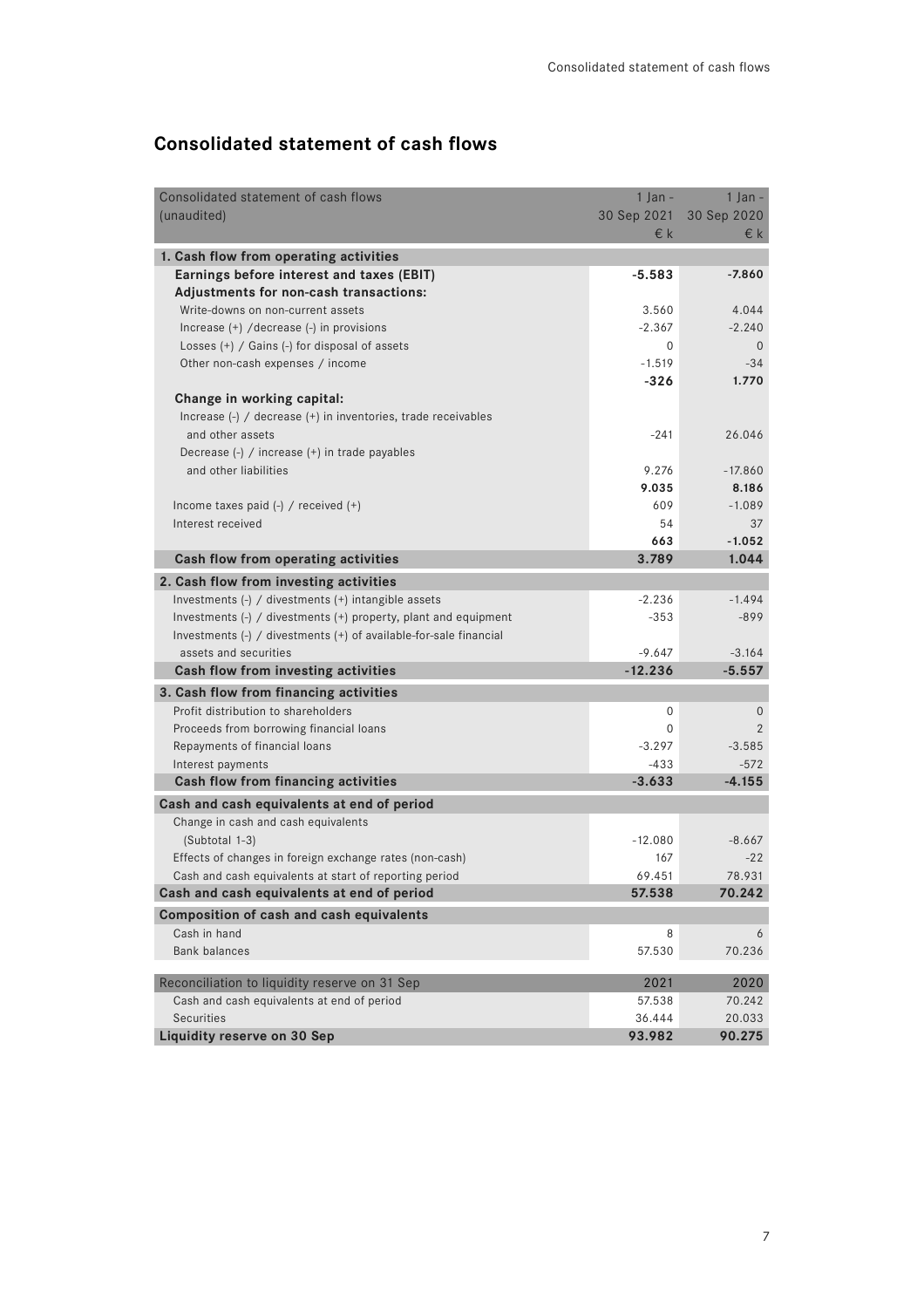# **Segment reporting**

| 1 Jan - 30 Sep 2021                     | Classic  | E-mobility | Reconcilation  | Group        |
|-----------------------------------------|----------|------------|----------------|--------------|
| (unaudited)                             |          |            |                |              |
|                                         | €k       | €k         | €k             | €k           |
| Order backlog                           | 64.610   | 99.006     | 0              | 163.616      |
| Order intake                            | 55.310   | 120.607    | $\mathbf 0$    | 175.917      |
| Revenue from third parties              | 42.891   | 71.229     | $\Omega$       | 114.120      |
| <b>EBITDA</b>                           | $-896$   | $-2.498$   | 1.372          | $-2.022$     |
| Amortisation and depreciation           | $-1.243$ | $-2.272$   | -46            | $-3.561$     |
| <b>EBIT</b>                             | $-2.139$ | $-4.770$   | 1.326          | $-5.583$     |
| Financial result                        | $-15$    | $-418$     | 54             | $-379$       |
| <b>EBT</b>                              | $-2.154$ | $-5.188$   | 1.380          | $-5.962$     |
| <b>EBITDA</b> margin                    | $-2,1%$  | $-3,5%$    |                | $-1,8%$      |
| <b>Trade receivables and</b>            |          |            |                |              |
| Receivables from construction contracts | 32.786   | 68.731     | $\mathbf 0$    | 101.517      |
| <b>Contractual obligations</b>          | 9.046    | 6.932      | $\bf{0}$       | 15.978       |
|                                         |          |            |                |              |
| 1 Jan - 30 Sep 2020                     | Classic  | E-mobility | Reconcilation  | Group        |
| (unaudited)                             |          |            |                |              |
|                                         | €k       | €k         | $E$ k          | $\epsilon$ k |
| Order backlog                           | 53.179   | 73.242     | 0              | 126.421      |
|                                         |          |            |                |              |
| <b>Order intake</b>                     | 52.312   | 70.378     | $\mathbf 0$    | 122.690      |
| Revenue from third parties              | 43.949   | 79.755     | $\mathbf 0$    | 123.704      |
| <b>EBITDA</b>                           | $-2.770$ | $-1.228$   | 182            | $-3.816$     |
| Amortisation and depreciation           | $-1.295$ | $-2.701$   | $-48$          | $-4.044$     |
| <b>EBIT</b>                             | $-4.066$ | $-3.930$   | 136            | $-7.860$     |
| Financial result                        | $-54$    | $-518$     | 37             | $-535$       |
| <b>EBT</b>                              | $-4.120$ | $-4.448$   | 173            | $-8.395$     |
| EBITDA margin                           | $-6,3%$  | $-1,5%$    |                | $-3,1%$      |
| Trade receivables and                   |          |            |                |              |
| Receivables from construction contracts | 51.661   | 53.711     | $\bf{0}$       | 105.372      |
| <b>Contractual obligations</b>          | 7.299    | 3.243      | $\overline{0}$ | 10.542       |